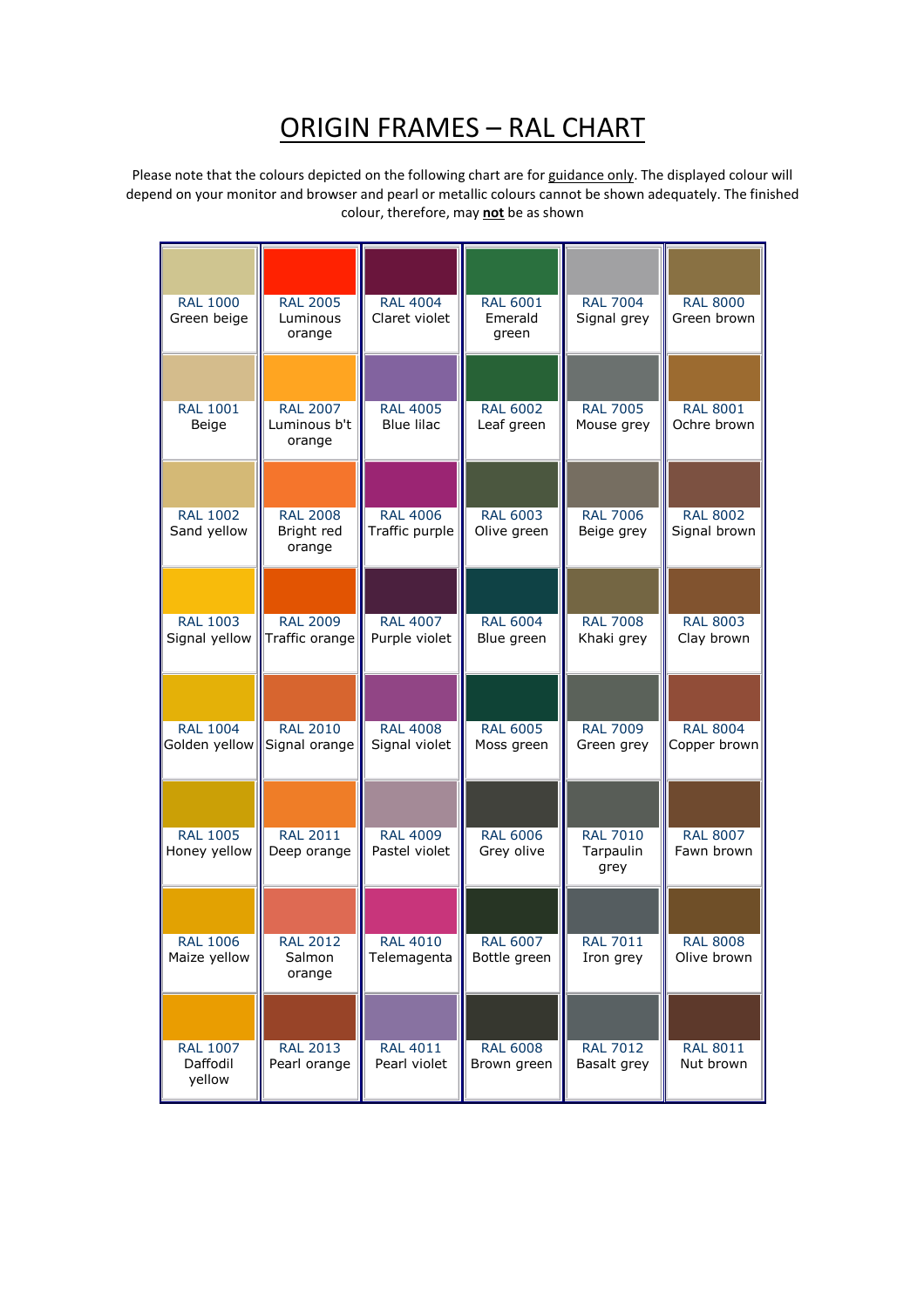| <b>RAL 1011</b><br>Brown beige       | <b>RAL 3000</b><br>Flame red   | <b>RAL 4012</b><br>Pearl<br>blackberry   | <b>RAL 6009</b><br>Fir green          | <b>RAL 7013</b><br>Brown grey         | <b>RAL 8012</b><br>Red brown          |
|--------------------------------------|--------------------------------|------------------------------------------|---------------------------------------|---------------------------------------|---------------------------------------|
| <b>RAL 1012</b><br>Lemon yellow      | <b>RAL 3001</b><br>Signal red  | <b>RAL 5000</b><br>Violet blue           | <b>RAL 6010</b><br>Grass green        | <b>RAL 7015</b><br>Slate grey         | <b>RAL 8014</b><br>Sepia brown        |
| <b>RAL 1013</b><br>Oyster white      | <b>RAL 3002</b><br>Carmine red | <b>RAL 5001</b><br>Green blue            | <b>RAL 6011</b><br>Reseda green       | <b>RAL 7016</b><br>Anthracite<br>grey | <b>RAL 8015</b><br>Chestnut<br>brown  |
| <b>RAL 1014</b><br>Ivory             | <b>RAL 3003</b><br>Ruby red    | <b>RAL 5002</b><br>Ultramarine<br>blue   | <b>RAL 6012</b><br>Black green        | <b>RAL 7021</b><br>Black grey         | <b>RAL 8016</b><br>Mahogany<br>brown  |
| <b>RAL 1015</b><br>Light ivory       | <b>RAL 3004</b><br>Purple red  | <b>RAL 5003</b><br>Sapphire blue         | <b>RAL 6013</b><br>Reed green         | <b>RAL 7022</b><br>Umbra grey         | <b>RAL 8017</b><br>Chocolate<br>brown |
| <b>RAL 1016</b><br>Sulphur<br>yellow | <b>RAL 3005</b><br>Wine red    | <b>RAL 5004</b><br>Black blue            | <b>RAL 6015</b><br>Black green        | <b>RAL 7023</b><br>Concrete<br>grey   | <b>RAL 8019</b><br>Grey brown         |
| <b>RAL 1017</b><br>Saffron<br>yellow | <b>RAL 3007</b><br>Black red   | <b>RAL 5005</b><br>Signal blue           | <b>RAL 6016</b><br>Turquoise<br>green | <b>RAL 7024</b><br>Graphite grey      | <b>RAL 8022</b><br><b>Black brown</b> |
| <b>RAL 1018</b><br>Zinc yellow       | <b>RAL 3009</b><br>Oxide red   | <b>RAL 5007</b><br><b>Brilliant blue</b> | <b>RAL 6017</b><br>May green          | <b>RAL 7026</b><br>Granite grey       | <b>RAL 8023</b><br>Orange<br>brown    |
| <b>RAL 1019</b><br>Grey beige        | <b>RAL 3011</b><br>Brown red   | <b>RAL 5008</b><br>Grey blue             | <b>RAL 6018</b><br>Yellow green       | <b>RAL 7030</b><br>Stone grey         | <b>RAL 8024</b><br>Beige brown        |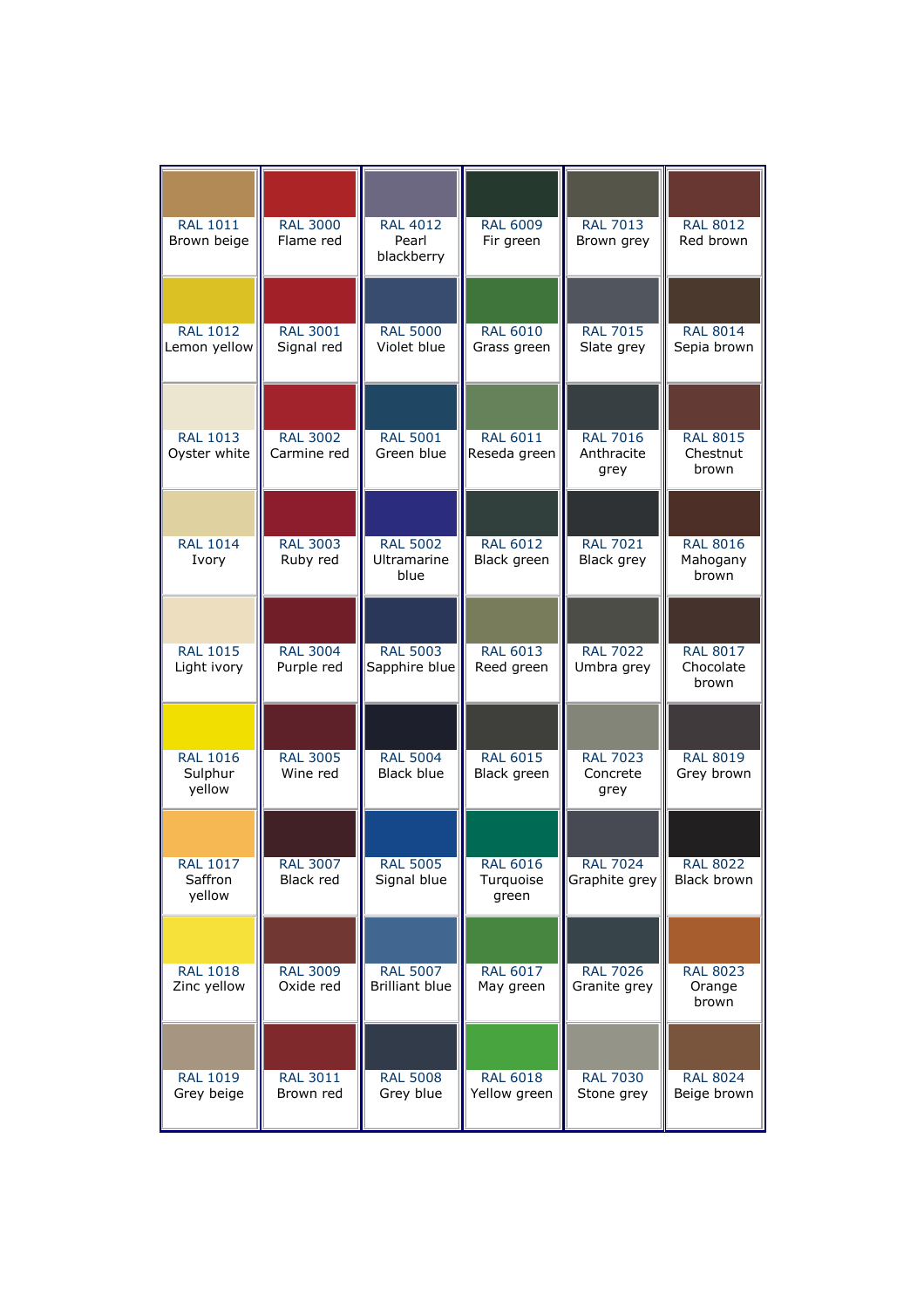| <b>RAL 1020</b>                       | <b>RAL 3012</b>                      | <b>RAL 5009</b>                      | <b>RAL 6019</b>                    | <b>RAL 7031</b>                | <b>RAL 8025</b>                       |
|---------------------------------------|--------------------------------------|--------------------------------------|------------------------------------|--------------------------------|---------------------------------------|
| Olive yellow                          | Beige red                            | Azure blue                           | Pastel green                       | Blue grey                      | Pale brown                            |
| <b>RAL 1021</b><br>Rape yellow        | <b>RAL 3013</b><br>Tomato red        | <b>RAL 5010</b><br>Gentian blue      | <b>RAL 6020</b><br>Chrome<br>green | <b>RAL 7032</b><br>Pebble grey | <b>RAL 8028</b><br>Terra brown        |
| <b>RAL 1023</b>                       | <b>RAL 3014</b>                      | <b>RAL 5011</b>                      | <b>RAL 6021</b>                    | <b>RAL 7033</b>                | <b>RAL 8029</b>                       |
| Traffic yellow                        | Antique pink                         | Steel blue                           | Pale green                         | Cement grey                    | Pearl copper                          |
| <b>RAL 1024</b>                       | <b>RAL 3015</b>                      | <b>RAL 5012</b>                      | <b>RAL 6022</b>                    | <b>RAL 7034</b>                | <b>RAL 9001</b>                       |
| Ochre yellow                          | Light pink                           | Light blue                           | Olive drab                         | Yellow grey                    | Cream                                 |
| <b>RAL 1026</b><br>Luminous<br>yellow | <b>RAL 3016</b><br>Coral red         | <b>RAL 5013</b><br>Cobalt blue       | <b>RAL 6024</b><br>Traffic green   | <b>RAL 7035</b><br>Light grey  | <b>RAL 9002</b><br>Grey white         |
| <b>RAL 1027</b>                       | <b>RAL 3017</b>                      | <b>RAL 5014</b>                      | <b>RAL 6025</b>                    | <b>RAL 7036</b>                | <b>RAL 9003</b>                       |
| Curry                                 | Rose                                 | Pigeon blue                          | Fern green                         | Platinum grey                  | Signal white                          |
| <b>RAL 1028</b><br>Melon yellow       | <b>RAL 3018</b><br>Strawberry<br>red | <b>RAL 5015</b><br>Sky blue          | <b>RAL 6026</b><br>Opal green      | <b>RAL 7037</b><br>Dusty grey  | <b>RAL 9004</b><br>Signal black       |
| <b>RAL 1032</b>                       | <b>RAL 3020</b>                      | <b>RAL 5017</b>                      | <b>RAL 6027</b>                    | <b>RAL 7038</b>                | <b>RAL 9005</b>                       |
| Broom yellow                          | Traffic red                          | Traffic blue                         | Light green                        | Agate grey                     | Jet black                             |
| <b>RAL 1033</b><br>Dahlia yellow      | <b>RAL 3022</b><br>Salmon pink       | <b>RAL 5018</b><br>Turquoise<br>blue | <b>RAL 6028</b><br>Pine green      | <b>RAL 7039</b><br>Quartz grey | <b>RAL 9006</b><br>White<br>aluminium |